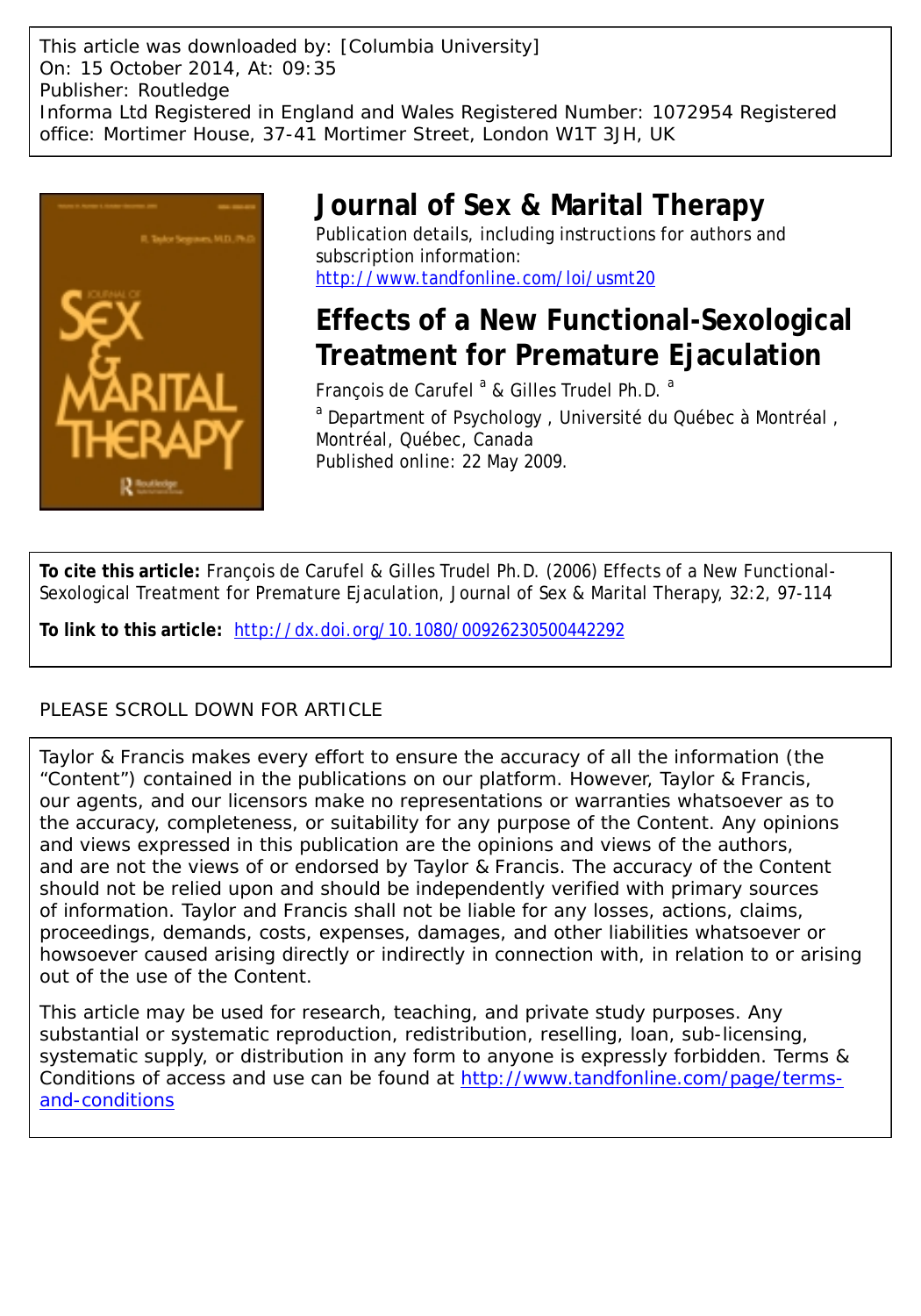

# **Effects of a New Functional-Sexological Treatment for Premature Ejaculation**

FRANÇOIS DE CARUFEL and GILLES TRUDEL *Department of Psychology, Universit´e du Qu´ebec `a Montr´eal, Montr´eal, Qu´ebec, Canada*

*Premature ejaculation is the most-prevalent sexual problem in men. Various treatments have been developed to increase control over the moment of ejaculation, with two of the most frequent techniques used in behavior therapy being the squeeze method developed by Masters and Johnson (1970) and the "stop-and-start" technique described by Semans (1956). These treatments are effective and improve matters in most cases. However, couples can be averse to using them, with some women reluctant to squeeze their partner's penis and some couples unwilling to interrupt sexual interaction once initiated. Under a new functional-sexological treatment intended to improve control over the moment of ejaculation, men learn how to control their arousal without having to interrupt sexual activity. In this study, we compared three groups of couples in which the man suffered from premature ejaculation. One followed the new functional-sexological treatment, another followed a behavioral treatment—including the squeeze and stop-and-start techniques and a control group was placed on a waiting list. We used several questionnaires to assess the effects of the various treatments. Moreover, subjects provided an objective measure of duration of intercourse from penetration to ejaculation. These measures were taken pre- and posttreatment and at three-month follow-up. We ran analyses of variance to assess the effects of the treatments. Results indicate that the new treatment is very effective. We observed significant improvements in duration of intercourse, sexual satisfaction, and sexual functioning. The subjects in the behavioral treatment group*

Address correspondence to François de Carufel, Institut d'Études de la Famille et de la Sexualité, Université Catholique de Louvain, 10 Place Cardinal Mercier, 1348 Louvain-la-Neuve, Belgium. E-mail: francois.decarufel@iepr.ucl.ac.be, or Dr. Gilles Trudel, Ph.D., Département de psychologie, Université du Québec à Montréal, Case postale 8888, Succursale Centre Ville, Montréal, Québec, Canada, H3C 3P8. E-mail: trudel.gilles@uqam.ca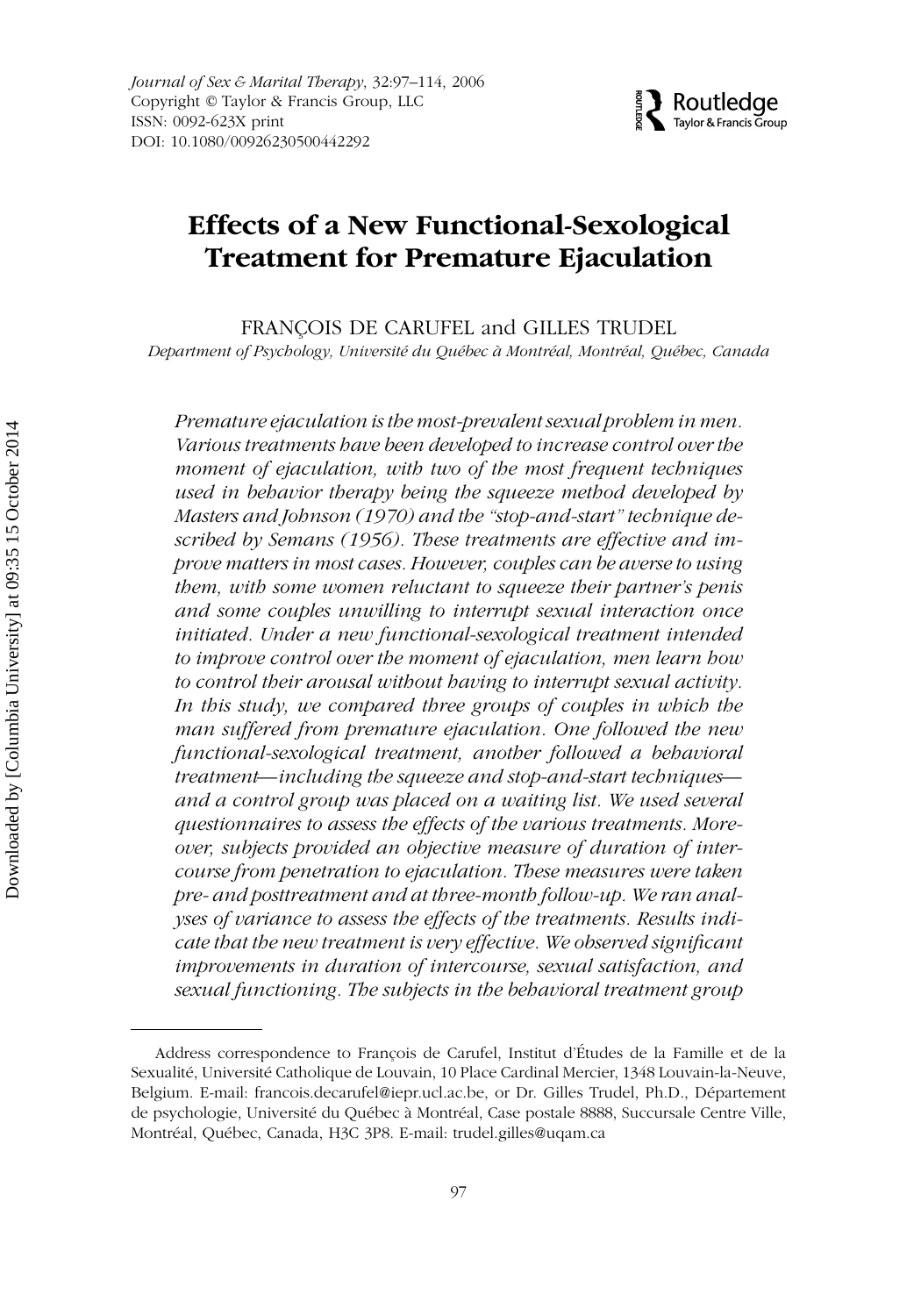*obtained similar results. Furthermore, subjects from both groups were satisfied with their respective treatment.*

Premature ejaculation is the most-common sexual dysfunction in men. Results obtained with conventional treatments (DeAmicis, Goldberg, LoPiccolo, Friedman, & Davies, 1985; Hawton, Catalan, Martin, & Fagg, 1986; Kaplan, 1989; Masters & Johnson, 1970; McCarthy, 1989; Metz & Pryor, 2000) and with neurotransmitters (Eaton, 1973; Goodman, 1980; Porto, 1981; Segraves, Saran, Segraves, & Maguire, 1993; Metz, Pryor, Nesvacil, Abuzzahah, & Koznar, 1997) have been excellent. Semans (1956) mentioned that 100% of his patients using the "stop-and-start" technique succeeded in controlling the moment of ejaculation. Masters and Johnson (1970) reported that after going through a two-week program, 97.8% of their clients reversed their basic symptomatology. Munjack and Crocker (1986), Assalian (1988, 1994), Segraves et al. (1993), and Metz et al. (1997) stated that various medications, including antidepressants, neuroleptics, and anxiolitics, had a beneficial effect on delaying premature ejaculation as well as on other related aspects, such as quality of ejaculation, libido, erection, control over moment of ejaculation, and sexual satisfaction.

Unfortunately, one consequence of these results has been a decline in scientific research on premature ejaculation. Although they make it possible to prolong intercourse, conventional treatments present major drawbacks.

- 1. Many patients perceive the procedures used to control the moment of ejaculation, such as the squeeze method or the stop-and-start technique, as mechanical.
- 2. These techniques involve interrupting sexual activity.
- 3. These techniques are not geared toward developing eroticism in men and within couples.
- 4. These techniques focus on physiological processes and neglect the psychological dimensions of intercourse, such as affective communication and sexual pleasure.
- 5. The side effects of medication (erectile disorder, retrograde ejaculation, nausea, dizziness, diarrhea) can act as a deterrent to their use. Also, most of the time, premature ejaculation returns once the treatment is stopped (Assalian, 1988; Segraves et al., 1993).

To overcome these limitations, we developed a new innovative treatment according to the principles of the sexocorporal approach proposed by Desjardins (1986) and de Carufel (1990). Our treatment has been tested in clinical settings, with very good results. It is based on the modulation of sexual excitement through simple techniques. For example, men are instructed to move their body differently by focusing on the temporal, spatial, and energetic dimensions of their movements, to use their muscles in another way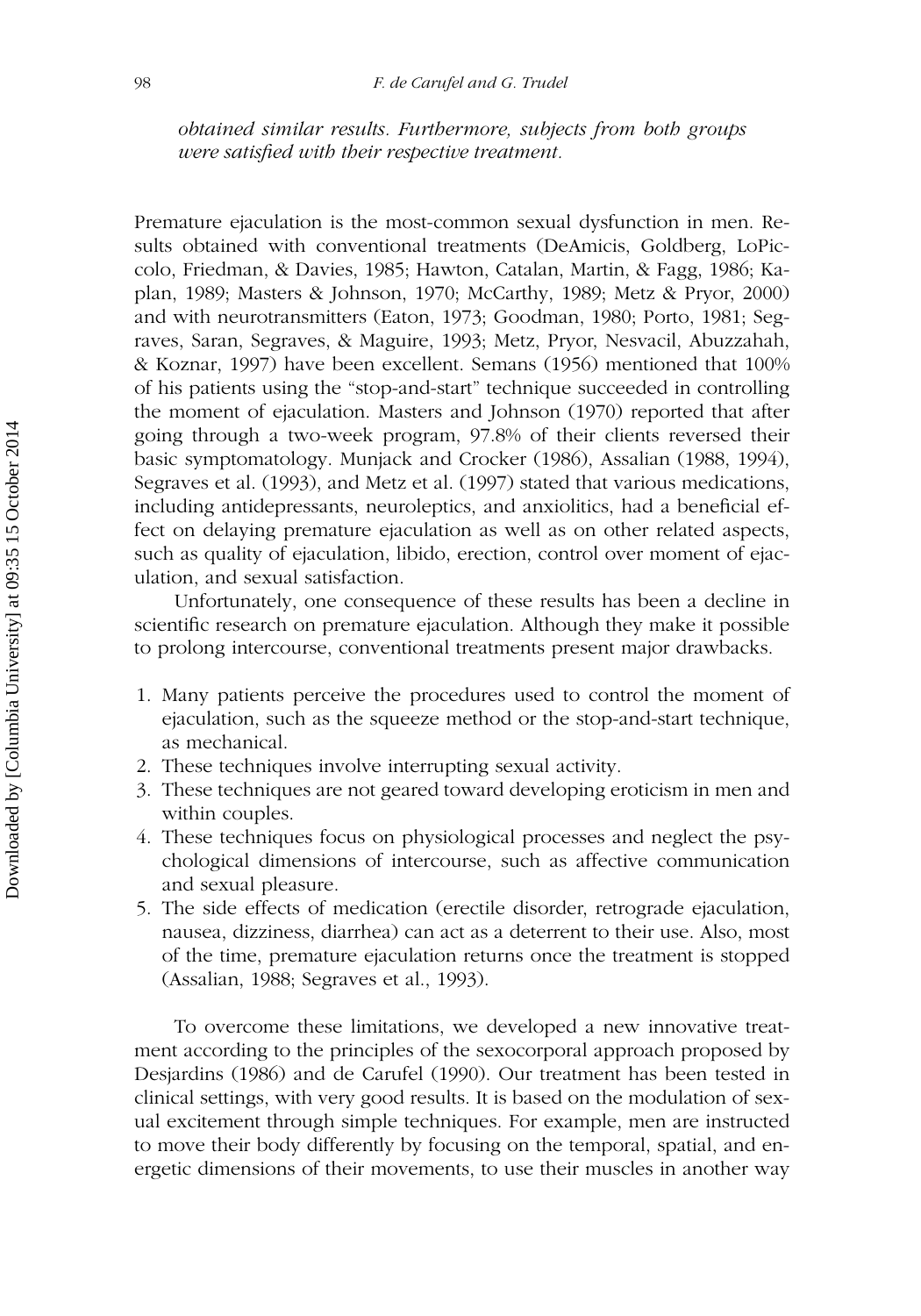(e.g., relax the buttocks), to vary the speed of sexual activity before and during intercourse, to breathe from the diaphragm, and to use positions that require less muscular tension. Treatment also includes education regarding sensuality and information about the sexual responses of men and women. A detailed description of this functional-sexological approach can be found in the self help book *Confidential File 101* (Carr & Sutter, 2001), which takes the form of a novel telling the story of a premature ejaculator. The efficacy of reading a description of this treatment presented as a piece of fiction, without actually seeing a therapist (i.e., bibliotherapy), was demonstrated in a study by De Sutter, Reynart, VanBroeck, and de Carufel (2002).

The purpose of this study was to compare the efficacy of this new functional-sexological treatment for premature ejaculation with that of a behavioral treatment composed essentially of the squeeze and the stop andstart techniques. We also compared the two treatments also were against a waiting-list condition.

#### **METHOD**

#### Subjects

Thirty-six couples participated in the research. The couples responded to an advertisement placed in a local newspaper calling for subjects to take part in a study of premature ejaculation in return for free treatment. Over the course of a telephone interview and later a face-to-face interview, we verified whether the subjects met the following selection criteria: (a) the male ejaculated less than 2 min into intercourse; (b) the relationship was ongoing for at least 1 year; (c) participants agreed to take part in weekly meetings together as a couple or (d) participants agreed to a 12-week waiting period, followed by a marital intervention for the treatment of premature ejaculation; and (e) participants presented with no major mental or physiological health problems.

#### Procedure

The couples were distributed evenly into two treatment groups at random. In each group, 9 of the 18 couples were randomly selected to constitute a three-month waiting-list control group before undergoing their respective therapies.

The sociodemographic characteristics of the subjects in the two treatment groups are presented in Table 1. *T* -tests yielded no statistically significant differences between the two groups regarding age, years of schooling, couple's average income, and number of years living together. We also ran analyses of variance (ANOVAs) on the two treatment groups (behavioral and functional-sexological) and on the waiting-list control group. Results showed no significant differences across the three groups regarding age, years of schooling, couple's average income, and number of years living together.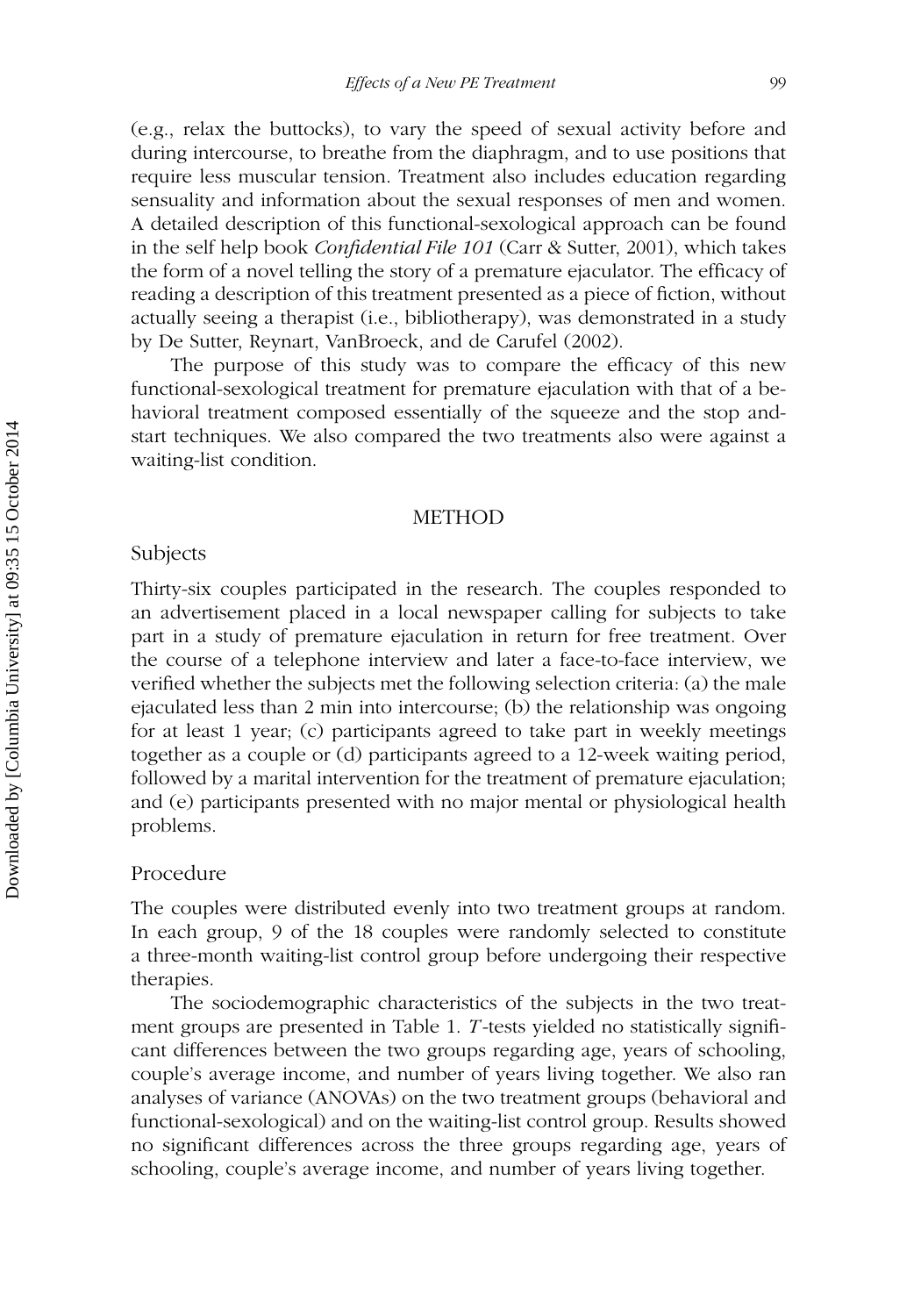|                                 |          | Behavioral | Functional-sexological |          |  |
|---------------------------------|----------|------------|------------------------|----------|--|
|                                 | М        |            | М                      | SD       |  |
| Age (years)                     | 33.4     | 5.9        | 35.6                   | 4.9      |  |
| Years of schooling              | 13.6     | 2.4        | 13.6                   | 2.1      |  |
| Couple's income                 | \$59,418 | \$22,228   | \$55,655               | \$18,305 |  |
| Number of years living together | 9.7      | 5.7        | 12.1                   | 5.8      |  |

**TABLE 1.** Sociodemographic Characteristics of Subjects by Treatment Group

Subjects in the two treatment groups were measured pretreatment, posttreatment, and at 3-month follow-up. The control group was also measured at the start of the waiting period.

# DESCRIPTION OF TREATMENT

Premises and Rationale of Treatment

The functional-sexological treatment is based on the following premises and rationale.

- 1. Ejaculation is a reflex, and as such, cannot be controlled voluntarily (neither the emission reflex nor the expulsion reflex).
- 2. The reflex of ejaculation is triggered when sexual excitement reaches a sufficient level of intensity.
- 3. The reflex of ejaculation does not occur when sexual excitement is kept below the level that causes ejaculation.
- 4. The evolution/course of sexual excitement can be controlled voluntarily.
- 5. Consequently, given that the ejaculatory reflex as such cannot be controlled but that what provokes it—sexual excitement—can, we decided to design a treatment that took these facts into account.

In order to operationalize this rationale and to develop helpful strategies to postpone ejaculation and derive greater pleasure from sex, we divided the male sexual excitement curve as follows (Figure 1).

The ejaculation zone covers two phases: The emission phase (4a), whose beginning corresponds to ejaculatory inevitability or the point of no return, and the expulsion phase (4b). These are two reflex phases that, once triggered, cannot be stopped or controlled. Consequently, because there is no preventing anything then, it is suggested to men that they simply enjoy the moment rather than be upset or frustrated.

The ejaculatory imminence zone (3) precedes the ejaculation zone very closely. At that stage, a very slight elevation in excitement caused by a small increase in stimulation is sufficient to cause ejaculation. In a sense it is a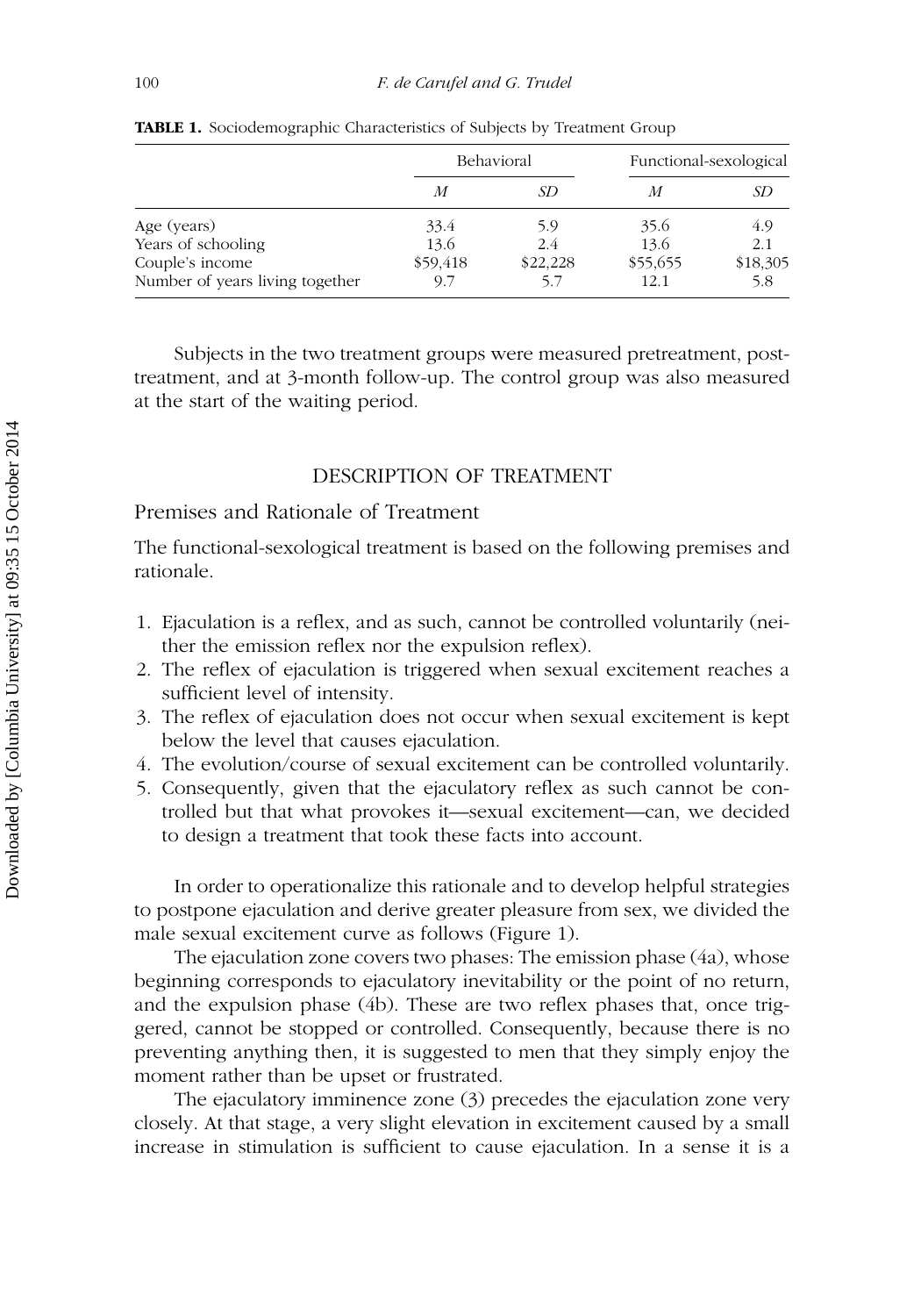

**FIGURE 1.** Zones of the male sexual excitement curve and an example of a sexual excitement curve: (1) Erection appearance/disappearance zone; (2) Sexual excitement modulation zone; (3) Ejaculatory imminence zone; (4) Ejaculation zone (a: emission reflex; b: expulsion reflex).

danger zone for couples who want to prolong intercourse, because, at this point, does not take much to trigger the reflex of discharge. Fortunately, men experience specific physical sensations that tell them that they have reached the ejaculatory imminence zone. These sensations can serve as cues to help men adjust themselves. Because it can be difficult to navigate at this level of excitement, especially when there is little mastery of technique, it is preferable for premature ejaculators to stay away from this zone.

The erection appearance/disappearance zone (1) corresponds to the moments when penile vasocongestion begins and grows or recedes and dies out. In this zone, the erection is more or less firm and provides limited support for either men or women to enjoy sex.

The sexual excitement modulation zone (2) is the best area to control sexual excitement because it is far enough from the ejaculation zone. It is also an excellent place to enjoy sex because erection is established and, as ejaculation is a good distance away, it allows for sexual experimentation and variety, pleasure and desire, excitement and discovery.

Under the functional-sexological treatment, couples are taught to identify the body signals that indicate the various levels of male sexual excitement and to act accordingly. The critical zones are the sexual excitement modulation zone and the ejaculatory imminence zone. The signals of the sexual excitement modulation zone, denoting that men are becoming more aroused and therefore closer to ejaculation, include any or all of the following: intensification of muscular tension, acceleration and retention of breath, acceleration of pelvic thrust, greater focalization on sexual stimulation, increase in sexual sensations, and heightening of pleasure. The greater these become, the nearer the man is to ejaculation. The bodily reactions of the ejaculatory imminence zone consist, among others, of a nearing of the testes to the body, a hardening/stiffening of the penis, shivers along the penis, the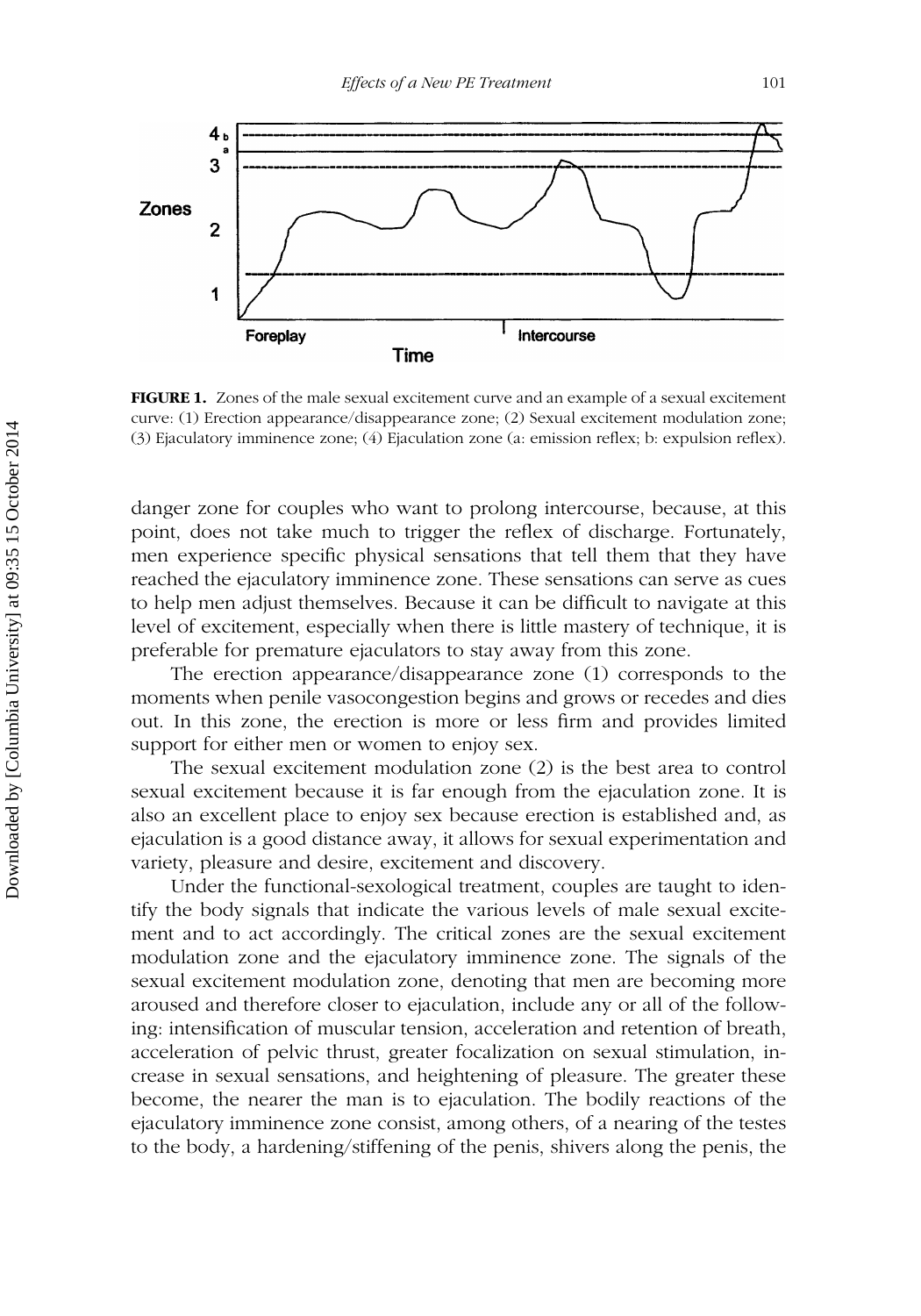impression that the head of the penis will explode, and other idiosyncratic sensations that each man must identify for himself.

After couples have learned about the various zones of the male sexual excitement curve, they are taught the cognitive processes, skills, information, strategies, and attitudes necessary to control male sexual arousal.

# Goals of Treatment

The first goal of the treatment is for the couple to keep the man's sexual excitement at a level of intensity below that which sets off ejaculation. This is done by modulating sexual excitement, which is accomplished by monitoring sexual stimulation as well as managing breathing and the muscular tension deriving from sexual activity.

Sexual excitement stems from internal and external stimulation that the individual accepts, enjoys, and considers erotic. By monitoring the quantity of physical sexual stimulation that they receive, men develop control over the intensity of their sexual excitement and keep a good distance from the point of no return (ejaculatory inevitability). This is realized by men being aware of the level of their sexual excitement and by diminishing physical sexual stimulation when necessary. To diminish physical sexual stimulation, it is suggested that they slow down or stop their pelvic movement, caressing, kissing, touching, and so forth. Decreasing cognitive sexual stimulation (think about something else) is not recommended for two reasons. First, it is not pleasant. Second, if the mind is busy with something else, it diminishes the ability to assess level of sexual excitement and to apply control techniques.

Sexual excitement is characterized by specific reactions, including penile erection, vaginal lubrication, increased heart beat, rising up of testes, swelling of breasts, appearance of sexual redness, heightening of muscular tension (myotonia), accelerated breathing, raising of blood pressure and so forth. In the field of sex therapy, little attention is paid to the potential of muscular and respiratory reactions, which, contrary to other reactions, can be controlled voluntarily. In the case of premature ejaculation, managing these reactions helps men handle their sexual excitement. It is important to know that when muscular tension created by sexual excitement is reduced, sexual excitement declines. The two are intimately linked: Sexual excitement produces muscular tension, and a reduction in this muscular tension lowers sexual excitement. It is necessary for the muscular tension generated by sexual excitement to build up for the reflex of ejaculation to be triggered. In fact, it is almost impossible to ejaculate when the body is completely relaxed.

The same holds for breathing. Sexual excitement accelerates breathing and renders it more thoracic; breathing more slowly and more abdominally lowers sexual excitement. Moreover, muscular tension used to hold a position or to perform any movement (like the pelvic movement) and muscular tension provoked by anxiety add up to muscular tension induced by sexual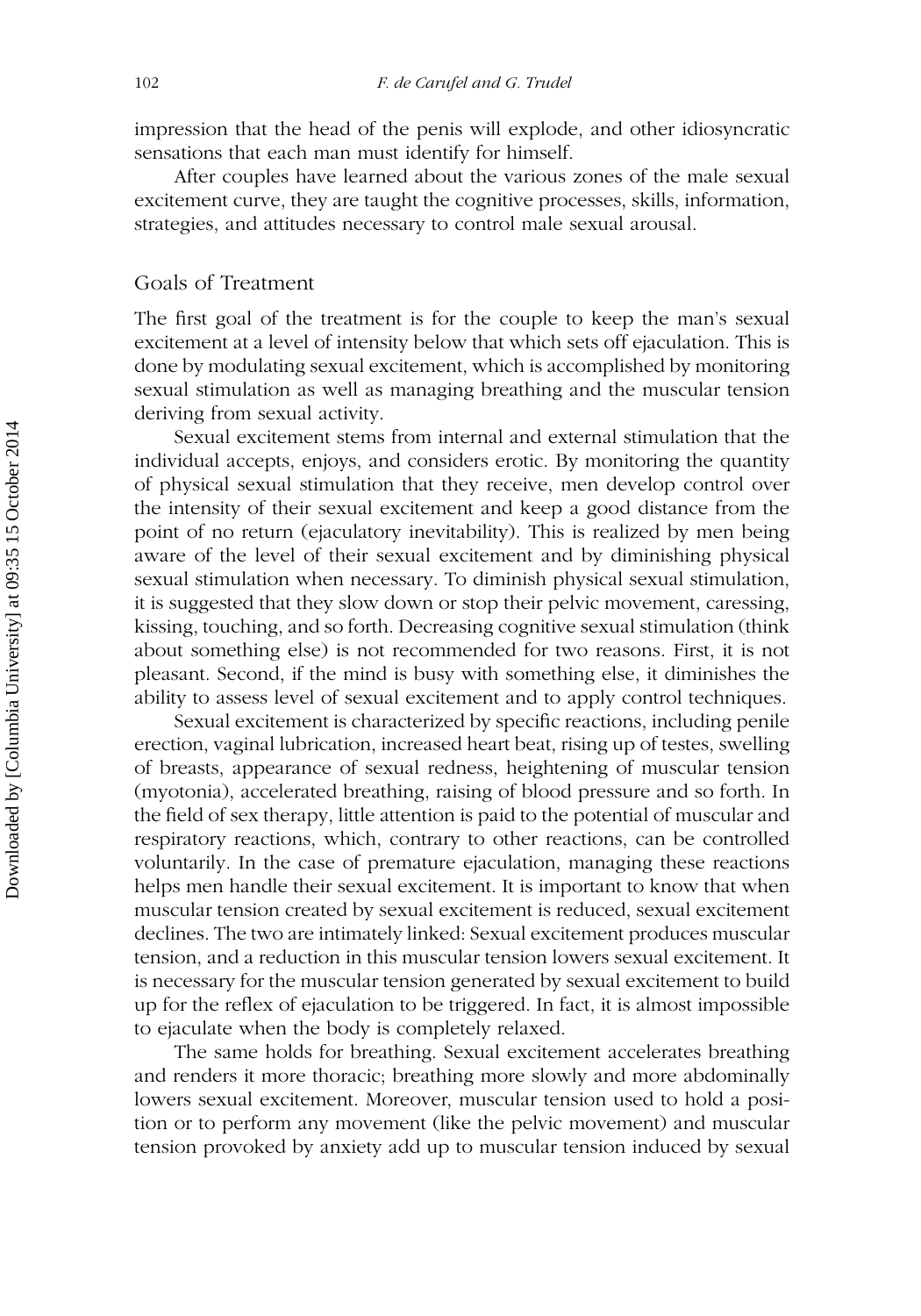excitement. This compounded tension can make it easier for ejaculation to occur. We took this into account when we created the treatment. One of the main goals of the skills taught is to manage the muscular tension derived from various sources during sex. Managing muscular tension does not mean relaxing completely. Deep relaxation or a deep massage makes muscular tension disappear completely, and when muscular tension fades, with it go sexual desire, pleasure, and excitement. Muscular tension is necessary for these to occur, because they are like any other emotion. For example, it is not possible to laugh without contracting the abdominal, thoracic, and zygomatic muscles. To help manage their muscular tension, people are taught how to breathe abdominally using their diaphragm. They learn how to move their pelvis and adopt sexual positions using a minimum of muscular tension. They also acquire cognitive strategies to deal with the fear of not pleasing their partner.

The second goal of the treatment is to derive more pleasure from sex during intercourse. People are encouraged to focus on and relish sexual, affectionate, and relational stimuli, which can be a source of pleasure and enjoyment. It is suggested that they pay attention to a variety of stimuli and appreciate what they can perceive in their sexual encounters with their mate. By doing so, they can broaden their erotic repertoire and enjoy sex much more without needing to go hard and fast all the time. They learn to develop a kind of hedonism where environmental, visual, emotional, tactile, corporal (movement), and verbal stimuli are appreciated, as well as auditory, olfactory, and gustatory ones. This was the reply given to a man who expressed concern that taking a break during sex would ruin matters for his wife: "When you travel, you can stop along a lake and enjoy the scenery, watch the boats, feel the wind, enjoy some local food, or hold your partner tenderly in your arms and tell her that you love her. It is the same during sex. When you take a break, your wife can take her time and perceive your penis inside her vagina, feel womanly, or enjoy being close to the man she loves. For your part, you can enjoy the smell of her perfume, feel her skin, or admire her. The two of you can kiss, exchange words of affection, talk about sex, laugh, share a glass of port, etc. While your penis takes a rest from being stroked, this global experience encompasses emotional and sexual elements that stimulate her. So it is positive and beneficial for the two of you."

#### Content of Treatment

#### *A. Skills*

- 1. Breathe abdominally.
- 2. Dissociate the pelvic movement from the trunk when standing.
- 3. Use only the necessary muscles to perform the pelvic movement (especially avoid using the buttocks when thrusting forward).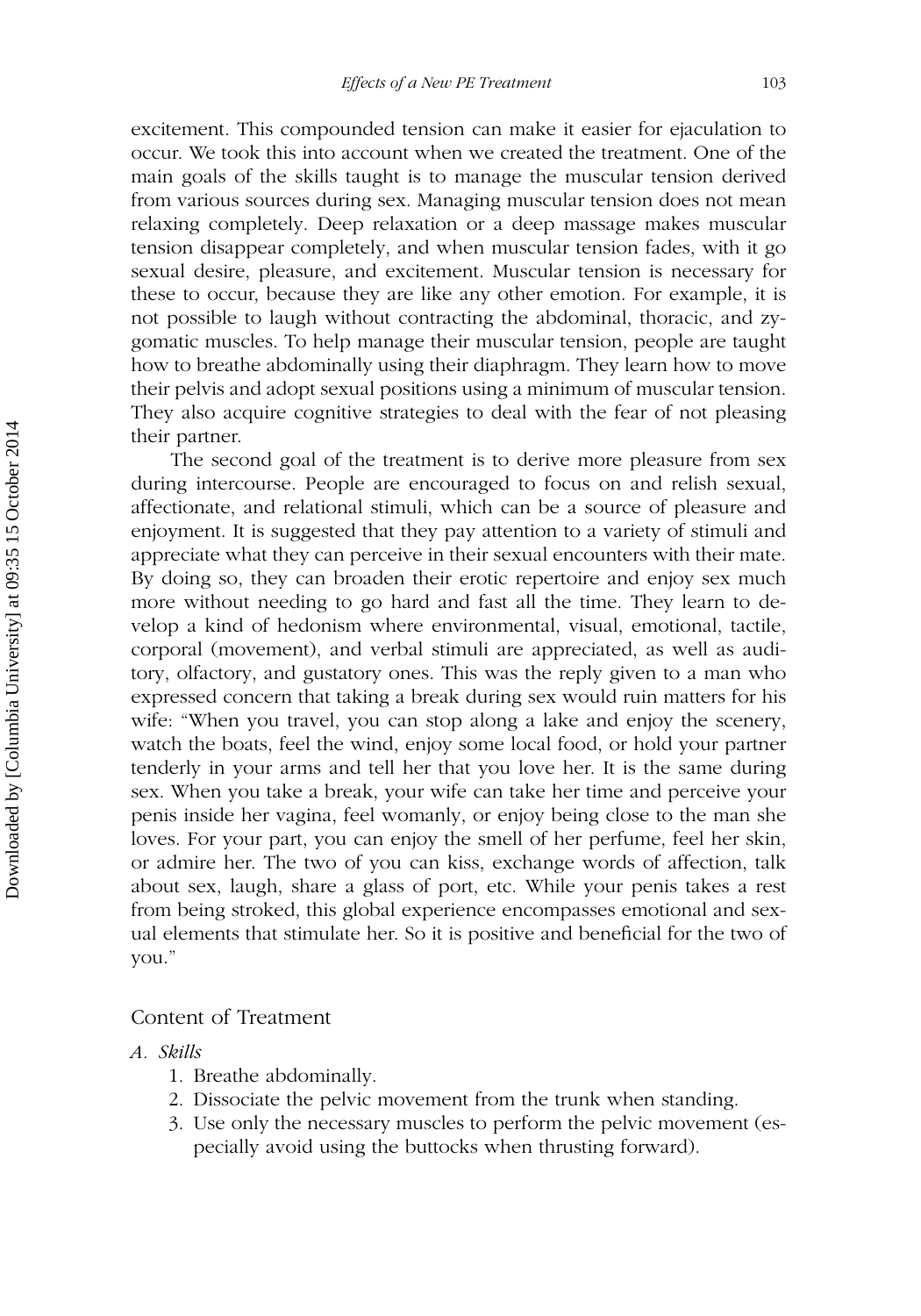- 4. Combine abdominal breathing with the pelvic movement; inhale when drawing the pelvis back, exhale when moving the pelvis forward.
- 5. Perform the pelvic movement in various positions, using a minimum of muscular tension: lying on the back, lying on the stomach, lying on the side, man on top (supported on knees and elbows).
- 6. Vary speed of pelvic movement (which influences the quantity of stimulation).
- 7. Vary intensity of pelvic movement (which determines the intensity of muscular tension).
- 8. Vary amplitude of pelvic movement (which allows sexual tension to be diffused away from the pelvic area to the whole body).
- 9. Identify the pubo-coxygean muscle and learn to relax it when approaching the ejaculatory imminence zone; this helps delay ejaculation.
- 10. Stop moving, relax every muscle, and breathe abdominally when approaching ejaculation; avoid trying to hold back the ejaculation by contracting various muscles.
- 11. Breathe with mouth open and jaw relaxed; this makes it possible to exhale faster, reduce pressure in the rib cage, and decrease muscular tension.
- 12. Spread legs apart. Sexual excitement tends to bring the legs together. Reversing this reaction helps the man stay away from the point of no return.
- 13. Keep eyes opened; this allows the body to be less curled up, less ready to ejaculate.
- 14. Experiment with various positions and analyze the effects that they produce on level of muscular tension, breathing, and ability to perform the pelvic movement.
- 15. Women do the same exercises as the men but with a different optic. Breathing abdominally helps them to perceive their internal sexual organs. Moving the pelvis contributes to increasing their sexual sensations and to augment their muscular tension, which in turn play a part in heightening their sexual excitement. Moreover, because this movement provides sexual excitement when performed slowly, providing pressure from the penis against the vaginal wall, it has the advantage of diminishing the stimulation that the man receives. Whereas the penis reacts much more to friction than to pressure, the opposite is true for the vagina. Consequently, a slow anteversion and retroversion pelvic motion by the woman will increase her sexual stimulation by augmenting the pressure against the vaginal wall without providing much friction to her partner's penis.

# *B. Information*

1. Ejaculation cannot be controlled.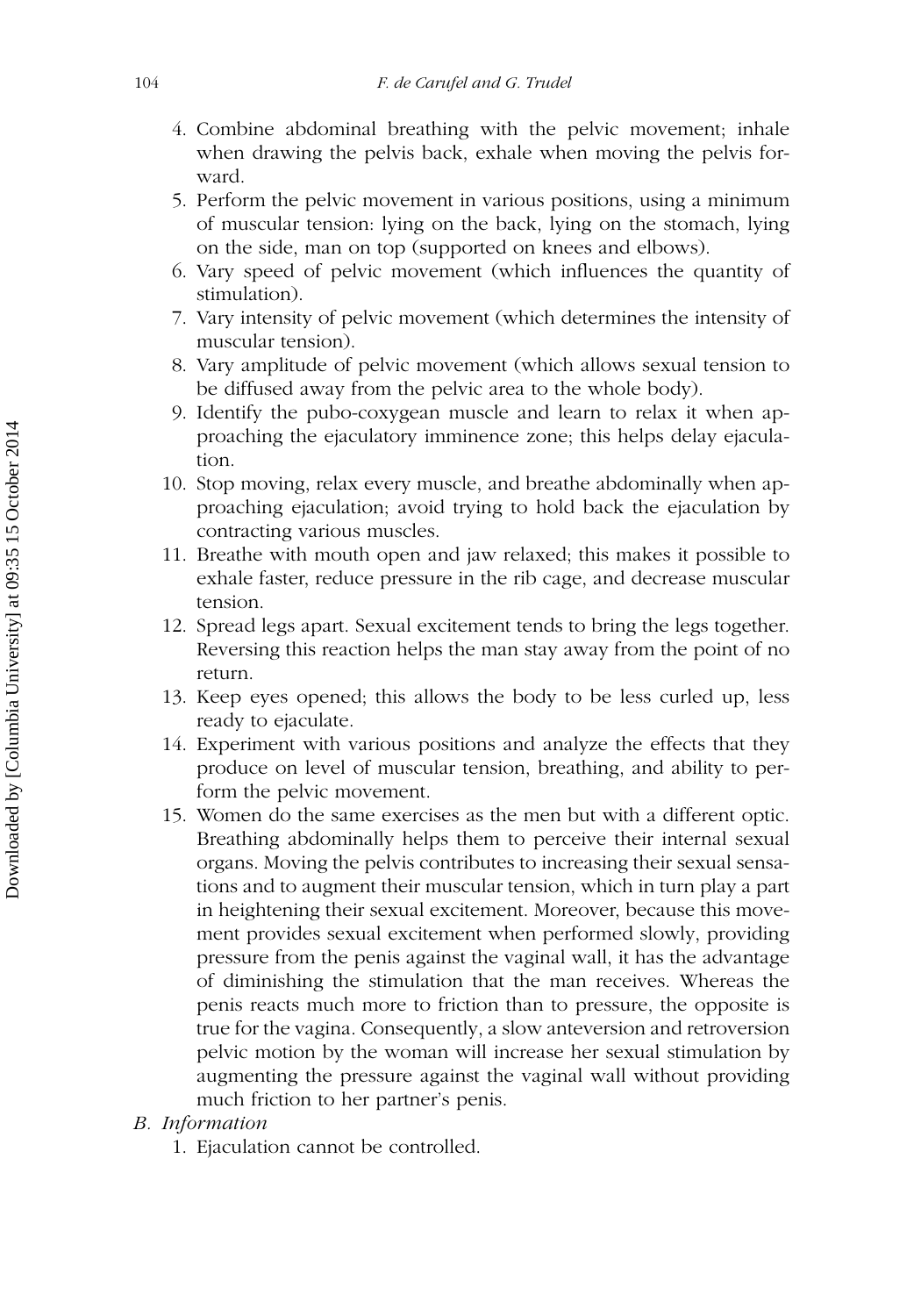- 2. Excitement can be controlled.
- 3. In order to enjoy and prolong intercourse, it is crucial to know the zones of the male sexual excitement curve and to identify the key body cues that indicate the levels of sexual excitement in each zone.
	- a) *Erection appearance/disappearance zone*
		- The perineal, abdominal, and intercostal muscles contract involuntarily
		- Breathing becomes more thoracic
	- b) *Sexual excitement modulation zone*

The signals denoting that men are becoming more aroused and, therefore, closer to ejaculation include any or all of the following:

- Intensification of muscular tension (abdominal, intercostal, gluteal, and perineal musculature; long muscles of the legs and arms);
- Acceleration and retention of breath;
- Accelaration of pelvic thrust;
- Greater focalization on sexual stimulation;
- Increase in sexual sensations;
- Heightening of pleasure.
- The greater these signals are, the nearer the man is to ejaculation.
- c) *Ejaculatory imminence zone*
	- Hardening/stiffening of the penis
	- Shivers along the penis
	- The impression that the head of the penis will explode
	- Other idiosyncratic sensations that each man must identify for himself
- d) *Ejaculation zone*
	- Emission reflex (vasa efferentia, epididymis, vas deferens, seminal vesicles, and prostate contractions resulting in the subjective experience of "feeling the ejaculation coming")
	- Expulsion reflex (propulsion of seminal plasma through the urethral meatus)
- 4. Sexual stimulation causes sexual excitement. It is mandatory to apply strategies to monitor the quantity of sexual stimulation in order to keep sexual excitement within the modulation zone. These strategies include initiating intercourse at average levels of excitement, making pauses, enjoying moderate levels of pleasure instead of continually looking for intense ones, and providing woman with a variety of stimuli instead of trying to please her by going hard or fast all the time).
- 5. Sexual excitement generates healthy muscular tension. This tension is necessary for ejaculation to occur. By managing this muscular tension with the physical skills described in the previous section, a man can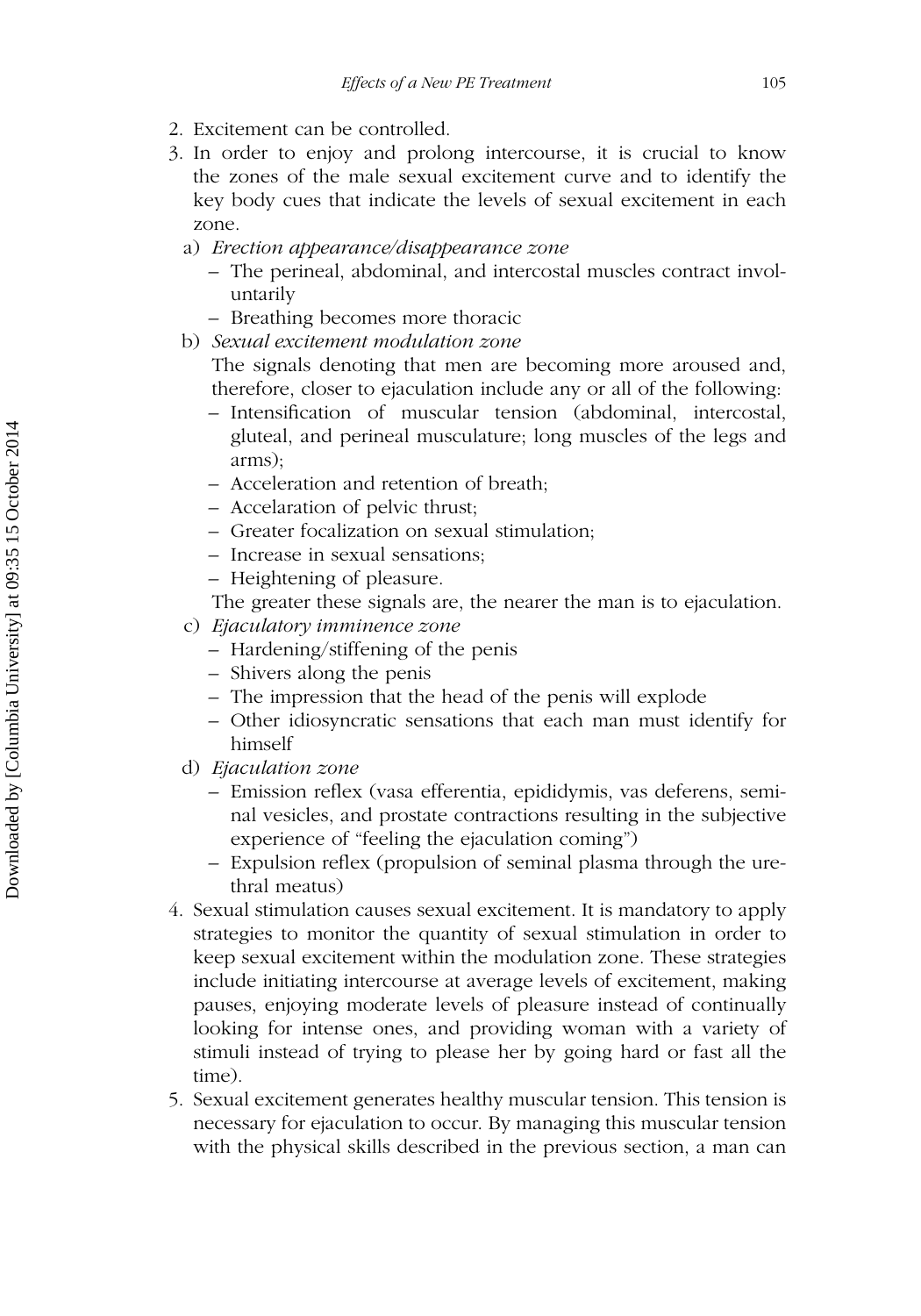keep his sexual excitement below the level of sexual excitement that triggers ejaculation.

- 6. Sexual excitement makes breathing more thoracic and produces an elevation of respiratory rates. Reversing these reactions by breathing abdominally and slowly reduces muscular tension. This reduction of muscular tension allows to decrease sexual excitement and consequently helps to stay away from the level of sexual excitement that sets off ejaculation.
- 7. It is important to avoid thinking about other things or to be distracted from sexual stimulation. It is preferable to keep track of one's level of sexual excitement and to apply techniques in order to properly modulate it. Also, as it is no fun for either partner when distraction occurs, it is recommended to focus on one's partner and on sexual stimuli during sex.
- 8. "The trip is as interesting as the destination." This statement stresses the relevance of enjoying not only the acme of ejaculation but also the less intense sensations related to sexual excitement so as to stay in the modulation zone
- 9. There is no reason to be afraid of the momentary decrease in erection that can occur when experiencing a less intense form of stimulation and pleasure (in the low phase of the modulation process). Techniques to regain erection easily are also covered.
- 10. As the man is the one who knows best the level of excitement he is at, it is his responsibility to determine the quantity of stimulation he can receive at any moment. The couple must adapt to this reality.
- 11. It is better to approach intercourse at a moderate rather that a high level of sexual arousal in order to be able to manage the rush of excitement that is produced by the intromission of the penis in the vagina and the first thrusts.
- 12. Applying the techniques to manage sexual excitement (breathing abdominally and managing muscular tension) helps to fight anxiety related to the idea of ejaculating too fast. As a result, it contributes to decreasing the sympathetic, emotional and muscular arousal that accompanies anxiety and that could precipitate ejaculation.
- 13. Increased sexual excitement reduces awareness of nonpleasurable sexual matters. Therefore, it is better to keep pleasure at a moderate intensity (in the modulation zone) to be able to perceive levels of sexual excitement and to apply control techniques.

# **RESULTS**

Objective Measure of Duration of Intercourse

The female partner in the couple measured duration of intercourse using a stopwatch. It was to be started when the man began intercourse and stopped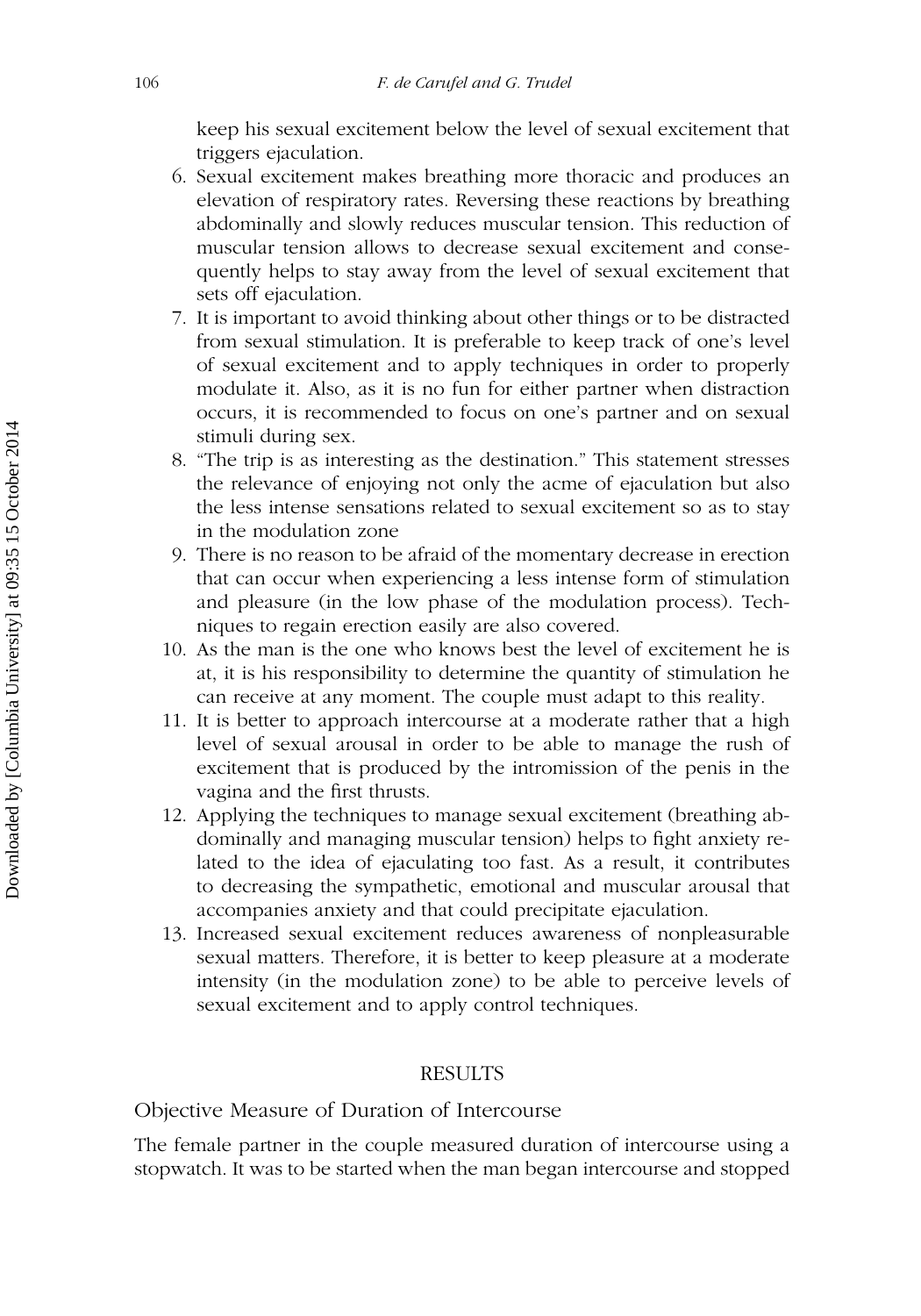|                                                      |      | Prewaiting list |                      | Pretreatment         | Posttreatment  |                | Follow-up      |                |
|------------------------------------------------------|------|-----------------|----------------------|----------------------|----------------|----------------|----------------|----------------|
| Group                                                | М    | SD              | M                    | SD.                  | М              | SD             | М              | SD.            |
| Behavioral<br>Functional-sexological<br>Waiting list | 63.0 | 49.4            | 56.8<br>42.5<br>60.0 | 43.9<br>29.9<br>41.1 | 472.0<br>467.9 | 226.0<br>224.6 | 490.9<br>412.8 | 324.4<br>276.9 |

**TABLE 2.** Change over Time in Objective Measure of Duration of Intercourse from Penetration to Ejaculation by Group (in Seconds)

after the woman was told by her partner that he had completed ejaculation. This was done 3 times at pretreatment, posttreatment, and follow-up. Mean duration of intercourse at pretreatment was 56.7 s  $(SD = 43.9)$  for the behavioral group and  $42.5$  s  $(SD = 29.9)$  for the functional-sexological group (Table 2). At posttreatment, the duration was  $472$  s (7 min, 52 s);  $(SD = 226)$ for the former and 468 seconds (7 min, 48 s);  $(SD = 224)$  for the latter. The results were maintained at follow-up (ANOVA)  $(2 \times 3)$  for repeated measures revealed a time effect  $(F = 64.30, p < .01)$ .

Scheffé's test showed that there was a significant change between pretreatment and posttreatment  $(F = 51.70, p < .05)$  and between pretreatment and follow-up ( $F = 46.56$ ,  $p < .05$ ). For the waiting-list control group, changes were nonsignificant.

# Subjective Perception of Duration of Intercourse

We explored subjective perception of duration of intercourse (Table 3) through one question on a continuum ranging from 1 (less than 1 min) to 9 (more than 30 min). Results indicated that subjective perception of duration of intercourse was generally in line with its objective measure. In general, the subjects perceived intercourse to last less than 1 min before treatment and a little more than 7 min after treatment. ANOVA  $(2 \times 2 \times 3)$  for repeated measures of the subjective assessment of duration of intercourse by men and women in the various groups indicated only the presence of a significant time effect  $(F = 106.90, p < .01)$ . Localization of the time effect by way of Scheffe's test showed a significant increase in duration of intercourse for the two experimental groups between pretreatment and posttreatment  $(F = 88.54, p < .05)$ and between pretreatment and follow-up  $(F = 76.26, p < .05)$ . No significant change was observed for the waiting-list control group.

Results regarding perceived duration of intercourse tended to indicate that the effects of the two treatments were equivalent and that the subjects in the two experimental groups posted better results than did the waitinglist controls. Indeed, we noted no significant changes was over the waiting period. However, we observed a time effect  $(p < .0001)$  in the subjects of the two experimental groups.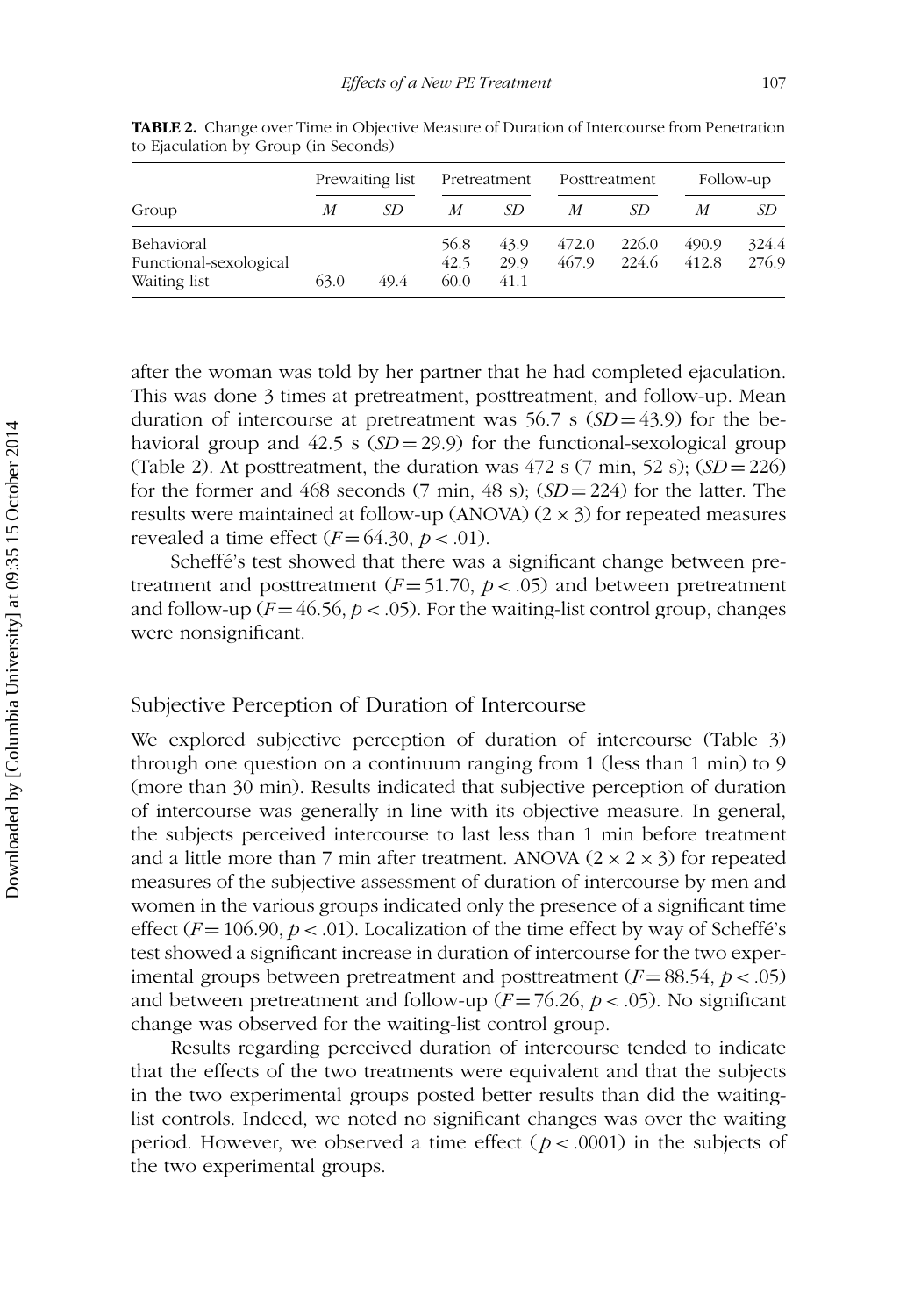|                        | Prewaiting list |      | Pretreatment |      | Posttreatment |      | Follow-up |      |
|------------------------|-----------------|------|--------------|------|---------------|------|-----------|------|
| Group                  | М               | SD   | M            | SD   | М             | SD.  | M         | SD   |
| Women                  |                 |      |              |      |               |      |           |      |
| Behavioral             |                 |      | 1.56         | 0.73 | 4.63          | 1.54 | 4.44      | 1.50 |
| Functional-sexological |                 |      | 1.33         | 0.59 | 4.47          | 1.58 | 4.31      | 1.56 |
| Waiting list           | 1.53            | 0.62 | 1.59         | 0.80 |               |      |           |      |
| Men                    |                 |      |              |      |               |      |           |      |
| <b>Behavioral</b>      |                 |      | 1.44         | 0.63 | 4.38          | 1.46 | 3.88      | 1.59 |
| Functional-sexological |                 |      | 1.44         | 0.20 | 4.17          | 1.38 | 4.14      | 1.37 |
| Waiting list           | 1.18            | 0.39 | 1.65         | 1.27 |               |      |           |      |

**TABLE 3.** Change over Time in Subjective Perception of Duration of Intercourse by Group (Scale of 1 to 9)

## Sexual Satisfaction

We measured sexual satisfaction with Hudson's Index of Sexual Satisfaction (1982). The results on this instrument are presented in Table 4. A drop in scores translates into an increase in sexual satisfaction. Scores for the women in the behavioral group fell from  $28.2$   $(SD = 14.0)$  pretreatment to 16.8 (*SD* = 14.4) posttreatment and stayed level at follow-up. Scores for the women in the functional-sexological group decreased from 26.9  $(SD=11.9)$  pretreatment to 17.3  $(SD=11.0)$  posttreatment and further still to 15.3 ( $SD = 10.1$ ) at follow-up. ANOVA for repeated measures ( $2 \times 2 \times 3$ ) revealed a time effect  $(F = 36.82, p < .01)$ .

Sexual satisfaction scores for the men in the behavioral group declined from 31.7 ( $SD = 14.4$ ) pretreatment to 15.9 ( $SD = 13.4$ ) posttreatment before bouncing back to 21.0  $(SD=13.2)$  at follow-up. For the men in the

|                        | Prewaiting list |      | Pretreatment |      | Posttreatment |           | Follow-up |      |
|------------------------|-----------------|------|--------------|------|---------------|-----------|-----------|------|
| Group                  | М               | SD   | М            | SD   | М             | <i>SD</i> | М         | SD   |
| Women                  |                 |      |              |      |               |           |           |      |
| <b>Behavioral</b>      |                 |      | 28.2         | 14.0 | 16.8          | 14.4      | 16.8      | 15.2 |
| Functional-sexological |                 |      | 26.9         | 11.9 | 17.3          | 11.0      | 15.3      | 10.2 |
| Waiting list           | 29.2            | 16.5 | 24.4         | 13.4 |               |           |           |      |
| Men                    |                 |      |              |      |               |           |           |      |
| Behavioral             |                 |      | 31.7         | 14.4 | 15.9          | 13.4      | 21.0      | 13.2 |
| Functional-sexological |                 |      | 25.7         | 12.8 | 18.0          | 11.4      | 15.7      | 10.1 |
| Waiting list           | 29.1            | 15.4 | 25.5         | 16.2 |               |           |           |      |

**TABLE 4.** Change over Time in Sexual Satisfaction by Group (Lower the Score, Higher the Satisfaction)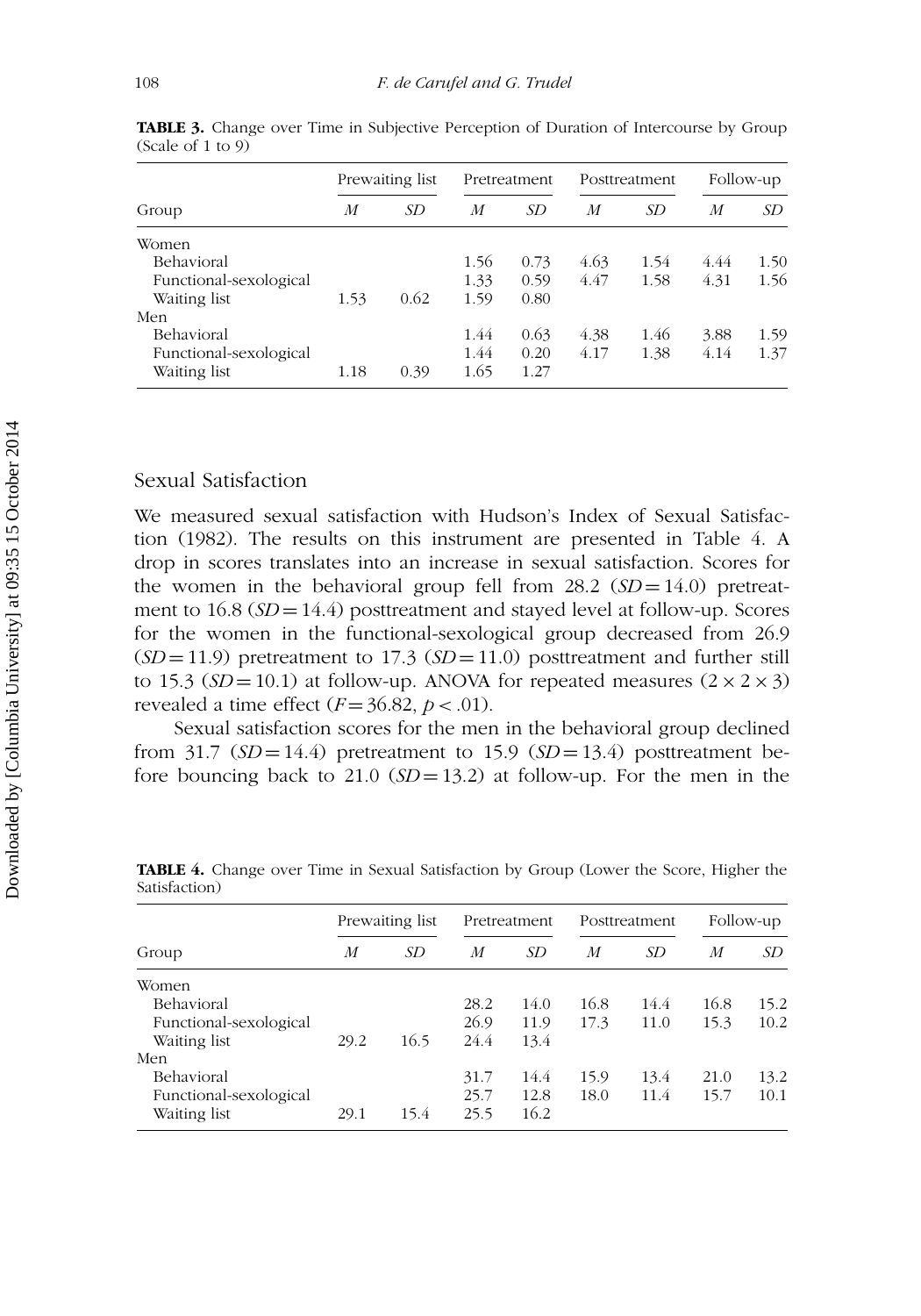functional-sexological group, the scores at these times were  $25.7 (SD = 12.8)$ , 18.0 (*SD* = 11.4), and 15.7 (*SD* = 10.1), respectively.

ANOVA for repeated measures  $(2 \times 2 \times 3)$  indicated a time effect  $(F = 36.82, p < .01)$ . Scheffe's tests showed that there was a significant increase in sexual satisfaction between pretreatment and posttreatment and between pretreatment and follow-up. Furthermore, the sexual satisfaction scores for the women in the control group were 29.2 before the waiting period and 25.5 after. For the men, they were 29.1 and 23.5, respectively. ANOVA  $(2 \times 2)$  for repeated measures indicated that the passage of time had no effect on sexual satisfaction over the waiting period.

## Sexual Interaction

We used the Sexual Interaction Inventory (LoPiccolo and Steger, 1974) to measure 11 individual or couple variables related to sexual satisfaction (Table 5). Most of these improved significantly for treated subjects. ANOVA  $(2 \times 3)$  conducted on the results for the two experimental groups yielded a significant time effect on satisfaction with frequency (i.e., difference between actual frequency and desired frequency) in both men  $(F = 8.70, p < .01)$  and women  $(F = 20.08, p < .01)$ . Scheffe's test indicated a significant improvement for both men and women between pretreatment and posttreatment and between pretreatment and follow-up. For the controls, a Student's *t*-test showed a significant improvement in satisfaction with frequency in men only over the waiting period  $(t=2.44, p < .05)$ .

With respect to satisfaction regarding sexual pleasure (i.e., difference between perceived pleasure and desired pleasure), ANOVA revealed a significant time effect for both men  $(F=8.56, p < .01)$  and women  $(F=11.33,$  $p$  < .01). Scheffe's test showed that these time effects referred to significant improvements between pretreatment and posttreatment and between pretreatment and follow-up. The subjects experienced greater pleasure during sexual activities. *T*-tests run on the control group revealed no significant improvement over the waiting period.

However, regarding a direct measure of sexual pleasure perceived during sexual activities by each partner (i.e., response to the item: "I find this activity extremely pleasant, pleasant," and so on), no significant effect emerged for either men or women, whether treated or not.

The measure of pleasure perceived by each member of the couple (i.e., difference between pleasure perceived in partner and pleasure reported by partner) indicated a time effect in men  $(F=5.43, p<.01)$  and in women  $(F = 8.46, p < .01)$ . According to Scheffe's test, the effect was significant between pretreatment and follow-up in men and women and tended toward an improvement. We observed no significant effect for the controls over the waiting period.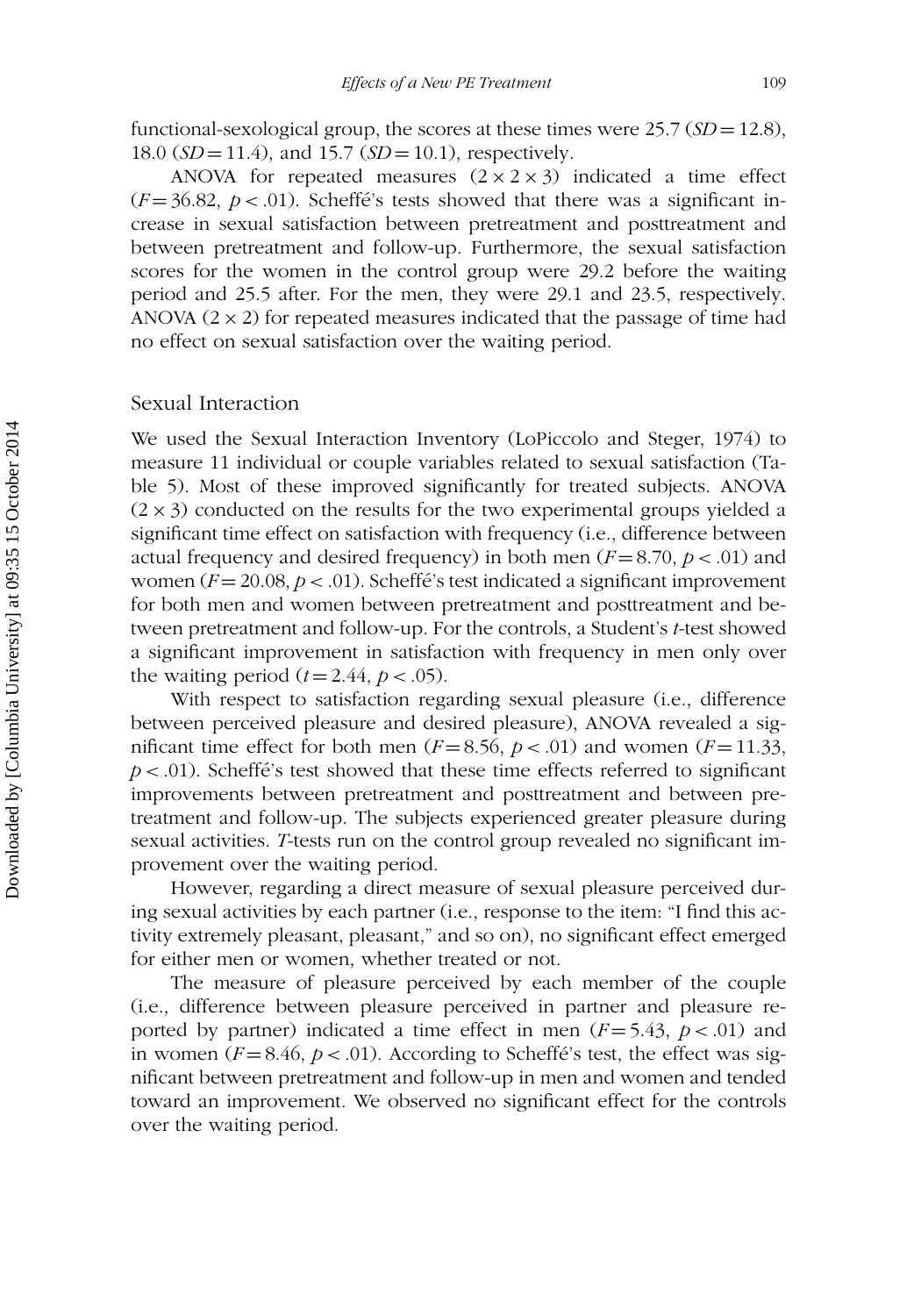**TABLE 5.** Results on the Sexual Interaction Inventory over Time

|                                | Prewaiting list  |      |                  | Pretreatment |      | Posttreatment |                  | Follow-up |  |
|--------------------------------|------------------|------|------------------|--------------|------|---------------|------------------|-----------|--|
| Group                          | $\boldsymbol{M}$ | SD   | $\boldsymbol{M}$ | SD           | M    | SD            | $\boldsymbol{M}$ | SD        |  |
| Men                            |                  |      |                  |              |      |               |                  |           |  |
| Satisfaction-frequency         |                  |      |                  |              |      |               |                  |           |  |
| Behavioral                     |                  |      | 19.3             | 8.4          | 15.0 | 8.1           | 15.4             | 7.4       |  |
| Functional-sexological         |                  |      | 21.2             | 9.1          | 18.1 | 10.9          | 13.8             | 7.5       |  |
| Waiting list                   | 22.2             | 8.6  | 18.9             | 8.4          |      |               |                  |           |  |
| Satisfaction-pleasure          |                  |      |                  |              |      |               |                  |           |  |
| Behavioral                     |                  |      | 4.8              | 4.2          | 3.2  | 4.5           | 2.9              | 3.6       |  |
| Functional-sexological         |                  |      | 4.8              | 5.1          | 2.6  | 3.3           | 2.1              | 3.1       |  |
| Waiting list                   | 7.6              | 5.8  | 5.6              | 5.1          |      |               |                  |           |  |
| Pleasure                       |                  |      |                  |              |      |               |                  |           |  |
| Behavioral                     |                  |      | 7.0              | 1.0          | 7.2  | 0.6           | 7.1              | 0.5       |  |
| Functional-sexological         |                  |      | 7.1              | 0.5          | 7.2  | 0.5           | 7.1              | 0.4       |  |
| Waiting list                   | 6.9              | 0.5  | 6.8              | 1.0          |      |               |                  |           |  |
| Perceived pleasure             |                  |      |                  |              |      |               |                  |           |  |
| Behavioral                     |                  |      | 20.4             | 9.8          | 16.5 | 7.3           | 15.8             | 6.6       |  |
| Functional-sexological         |                  |      | 18.3             | 7.6          | 15.3 | 5.5           | 13.5             | 8.1       |  |
| Waiting list                   | 18.1             | 5.9  | 20.3             | 9.5          |      |               |                  |           |  |
| Perceived vs. desired pleasure |                  |      |                  |              |      |               |                  |           |  |
| Behavioral                     |                  |      | 16.6             | 14.8         | 16.1 | 12.7          | 15.1             | 11.5      |  |
| Functional-sexological         |                  |      | 19.0             | 12.3         | 13.9 | 10.2          | 10.2             | 8.6       |  |
| Waiting list                   | 19.9             | 11.0 | 16.0             | 14.1         |      |               |                  |           |  |
| Women                          |                  |      |                  |              |      |               |                  |           |  |
| Satisfaction-frequency         |                  |      |                  |              |      |               |                  |           |  |
| Behavioral                     |                  |      | 18.6             | 9.9          | 10.6 | 7.7           | 11.4             | 8.0       |  |
| Functional-sexological         |                  |      | 17.5             | 8.0          | 11.9 | 4.6           | 11.1             | 5.8       |  |
| Waiting list                   | 17.9             | 7.5  | 16.6             | 6.7          |      |               |                  |           |  |
| Satisfaction-pleasure          |                  |      |                  |              |      |               |                  |           |  |
| Behavioral                     |                  |      | 11.9             | 9.7          | 6.6  | 6.1           | 8.3              | 10.6      |  |
|                                |                  |      |                  | 6.9          | 5.0  | 4.8           | 6.3              | 8.7       |  |
| Functional-sexological         | 11.4             | 8.4  | 8.9<br>10.1      | 9.7          |      |               |                  |           |  |
| Waiting list<br>Pleasure       |                  |      |                  |              |      |               |                  |           |  |
|                                |                  |      |                  |              |      |               |                  |           |  |
| Behavioral                     |                  |      | 6.5              | 0.6          | 6.8  | 0.5           | 6.8              | 0.5       |  |
| Functional-sexological         | 6.6              |      | 6.7              | 0.6          | 6.7  | 0.6           | 6.7              | 0.7       |  |
| Waiting list                   |                  | 0.5  | 6.6              | 0.4          |      |               |                  |           |  |
| Perceived pleasure             |                  |      |                  |              |      |               |                  |           |  |
| Behavioral                     |                  |      | 16.4             | 9.9          | 11.9 | 3.8           | 10.3             | 5.1       |  |
| Functional-sexological         |                  |      | 14.8             | 5.3          | 13.4 | 4.2           | 10.9             | 5.4       |  |
| Waiting list                   | 15.4             | 5.3  | 16.8             | 9.3          |      |               |                  |           |  |
| Perceived-desired pleasure     |                  |      |                  |              |      |               |                  |           |  |
| Behavioral                     |                  |      | 9.9              | 6.7          | 5.8  | 5.0           | 6.0              | 6.4       |  |
| Functional-sexological         |                  |      | 8.2              | 7.8          | 6.8  | 6.9           | 4.6              | 6.3       |  |
| Waiting list                   | 9.9              | 5.8  | 7.8              | 6.4          |      |               |                  |           |  |
| Couple's sexual satisfaction   |                  |      |                  |              |      |               |                  |           |  |
| Behavioral                     |                  |      | 118.0            | 40.8         | 86.1 | 36.3          | 86.6             | 43.3      |  |
| Functional-sexological         |                  |      | 112.7            | 40.4         | 87.1 | 31.3          | 72.4             | 35.2      |  |
| Waiting list                   | 122.4            | 35.7 | 112.2            | 38.3         |      |               |                  |           |  |

Results on questions regarding pleasure perceived and desired by partner (i.e., difference between pleasure perceived in partner and pleasure desired by partner) indicated a time effect in men  $(F = 5.15, p < .05)$  and women ( $F = 9.29$ ,  $p < .01$ ). Scheffe's test showed a significant effect between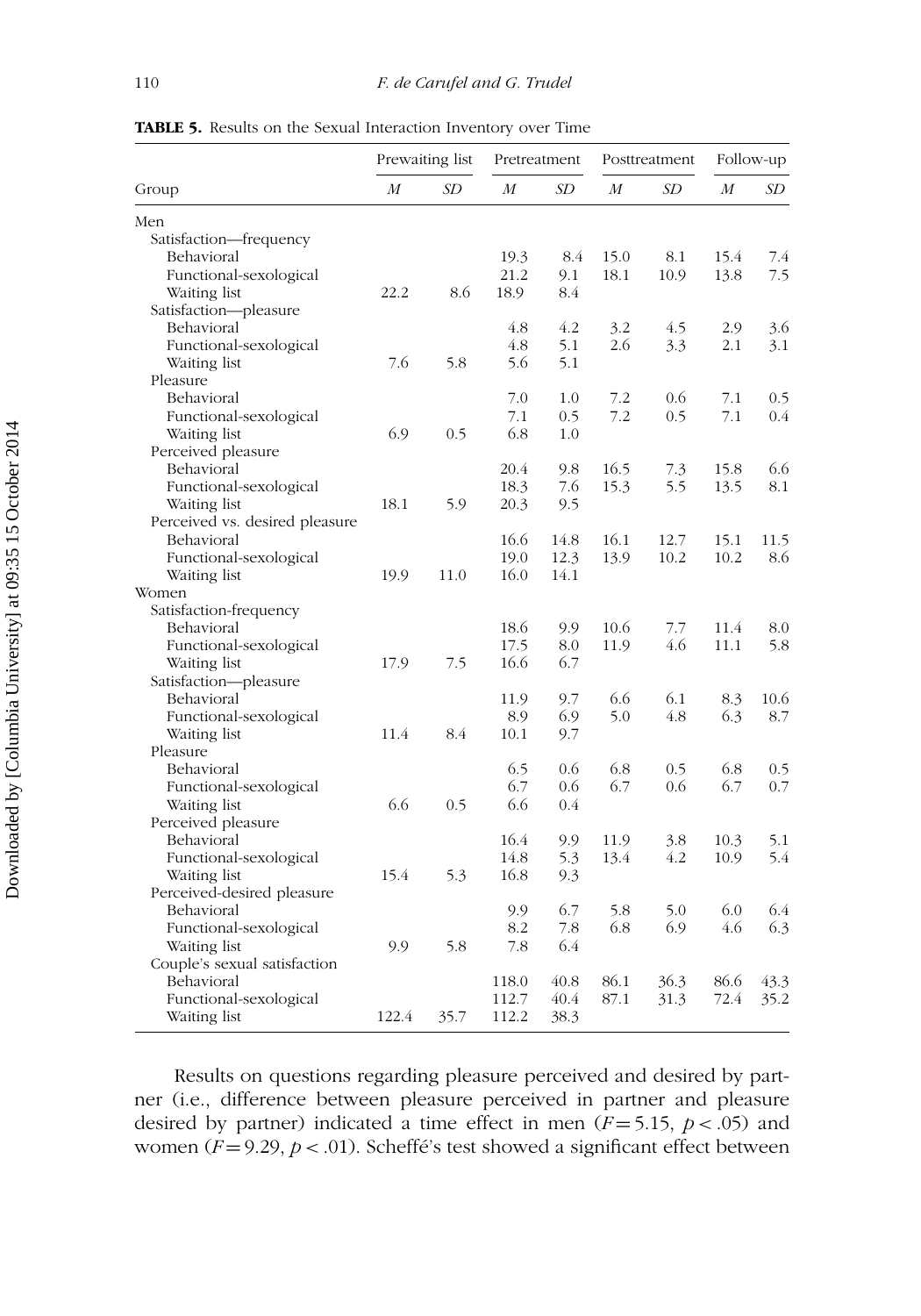|                        | Posttreatment |      | Follow-up |      |  |
|------------------------|---------------|------|-----------|------|--|
| Group                  | M             | SD   | M         | SD   |  |
| Women                  |               |      |           |      |  |
| <b>Behavioral</b>      | 28.0          | 3.78 | 27.07     | 4.65 |  |
| Functional-sexological | 28.22         | 3.42 | 28.05     | 3.61 |  |
| Men                    |               |      |           |      |  |
| <b>Behavioral</b>      | 28.0          | 3.68 | 26.47     | 4.58 |  |
| Functional-sexological | 28.28         | 3.53 | 28.22     | 3.21 |  |

**TABLE 6.** Change over Time in Satisfaction with Treatment (Score Range from 8 to 32)

pretreatment and follow-up in men and between pretreatment and posttreatment and between pretreatment and follow-up in women, also tending toward an improvement. Although *t*-tests revealed no significant difference in male controls, we observed a significant improvement in female controls over the waiting period.

Finally, results concerning couple's global sexual satisfaction yielded a significant time effect  $(F = 36.50, p < .01)$ . Scheffe's test showed a significant effect between pretreatment and posttreatment and between pretreatment and follow-up. Couples were globally more sexually satisfied after the treatment. *T*-tests revealed no significant time effect for controls over the waiting period.

### Satisfaction with Treatment

We measured satisfaction with treatment (Table 6) with the Client Satisfaction Questionnaire (Larsen, Atkinson, Hargreaves, & Nguyen, 1979). Scores on this test varied from 8 to 32 (the higher the score, the greater the satisfaction). Women in the behavioral group posted a mean score of 28.0 (*SD* = 3.8) posttreatment and 27.1 ( $SD = 4.7$ ) at follow-up, compared with 28.0 ( $SD = 3.7$ ) and  $26.5$  ( $SD = 4.6$ ) for the men. Women in the functional-sexological group posted mean scores of 28.2 ( $SD = 3.4$ ) and 28.1 ( $SD = 3.5$ ), compared with 28.3 ( $SD = 3.5$ ) and 28.2 ( $SD = 3.2$ ) for the men. There was no significant difference between the two groups in this regard, and subjects as a whole expressed a high degree of satisfaction with both treatments.

# Other Results

We used other questionnaires to measure posttreatment changes in the sexual and marital spheres. We used one question from the Sex History Form (Schover, Friedman, Weiler, Heiman, & LoPiccolo, 1982) to assess orgasmic frequency during intercourse. ANOVA  $(2 \times 2 \times 3)$  revealed a gender effect  $(F = 96.27, p < .01)$ , a time effect  $(F = 4.74, p < .01)$ , and an interaction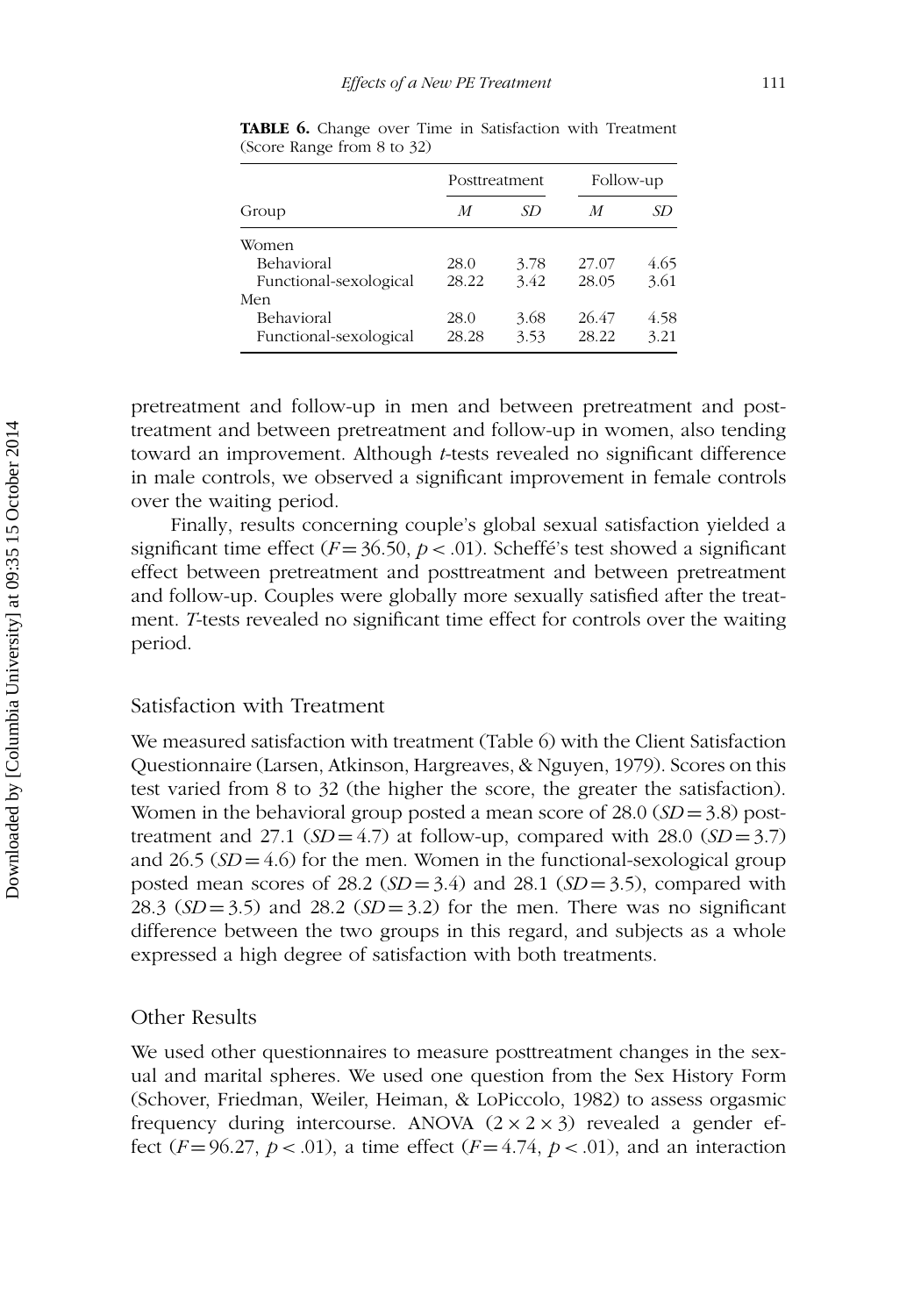$(F = 4.74, p < .05)$ . Results on Scheffe's test showed a significant increase in frequency of orgasm during intercourse in women in both treatment groups between pretreatment and follow-up. Over the waiting period, ANOVA revealed only a gender effect  $(F = 53.89, p < .05)$ , showing a lower frequency of orgasm during intercourse in women only.

We used the global score on the Dyadic Adjustment Scale, developed by Spanier (1976), to measure change in marital satisfaction during treatment. In general, results fell within the limits of persons presenting with no spousal distress. However, ANOVA  $(2 \times 2 \times 3)$  revealed a time effect  $(F = 4.63, p < .01)$ . According to Scheffe's test, this effect was present in the two experimental groups between pretreatment and posttreatment and indicated an increase in marital satisfaction. ANOVA  $(2 \times 2)$  over the waiting period demonstrated no effect related to the control condition.

These results are interesting because they indicate that a specific treatment geared exclusively to improving duration of intercourse had an impact on sexual satisfaction in general, woman's sexual functioning, and the couple's global functioning.

## **CONCLUSIONS**

This research shows that the new functional-sexological treatment is as effective as the traditional behavioral treatment in improving the sexual life of couples when the man suffers from premature ejaculation. The new treatment increased duration of intercourse and the sexual satisfaction of both partners as much as did the behavioral treatment. Moreover, it was appreciated by both men and women as much as was the behavioral treatment. However, because it requires mastering physical skills, it may be less attractive than the more-traditional behavioral treatment to some people for whom the stop- and start-technique and the squeeze method are easier to understand and apply. Also, as Assalian (1994) pointed out, a pharmacological intervention would be indicated following a failed sex therapy and when a man faces divorce or feels suicidal on account of his sexual dysfunction. Nevertheless, the results that we obtained are of great interest because the functional-sexological treatment presents numerous advantages. First, it does not entail interrupting the course of sexual activities. Second, it fosters positive feelings and erotic exchanges during intercourse. Third, no technical intervention is required on the part of the partner in order for the man to control himself. As such, it should appeal to a good segment of the population.

This research has shown that it is possible to treat premature ejaculation successfully and satisfactorily with a functional-sexological treatment whose characteristics differ in many respects from those of traditional approaches. The functional-sexological treatment under study constitutes a new tool with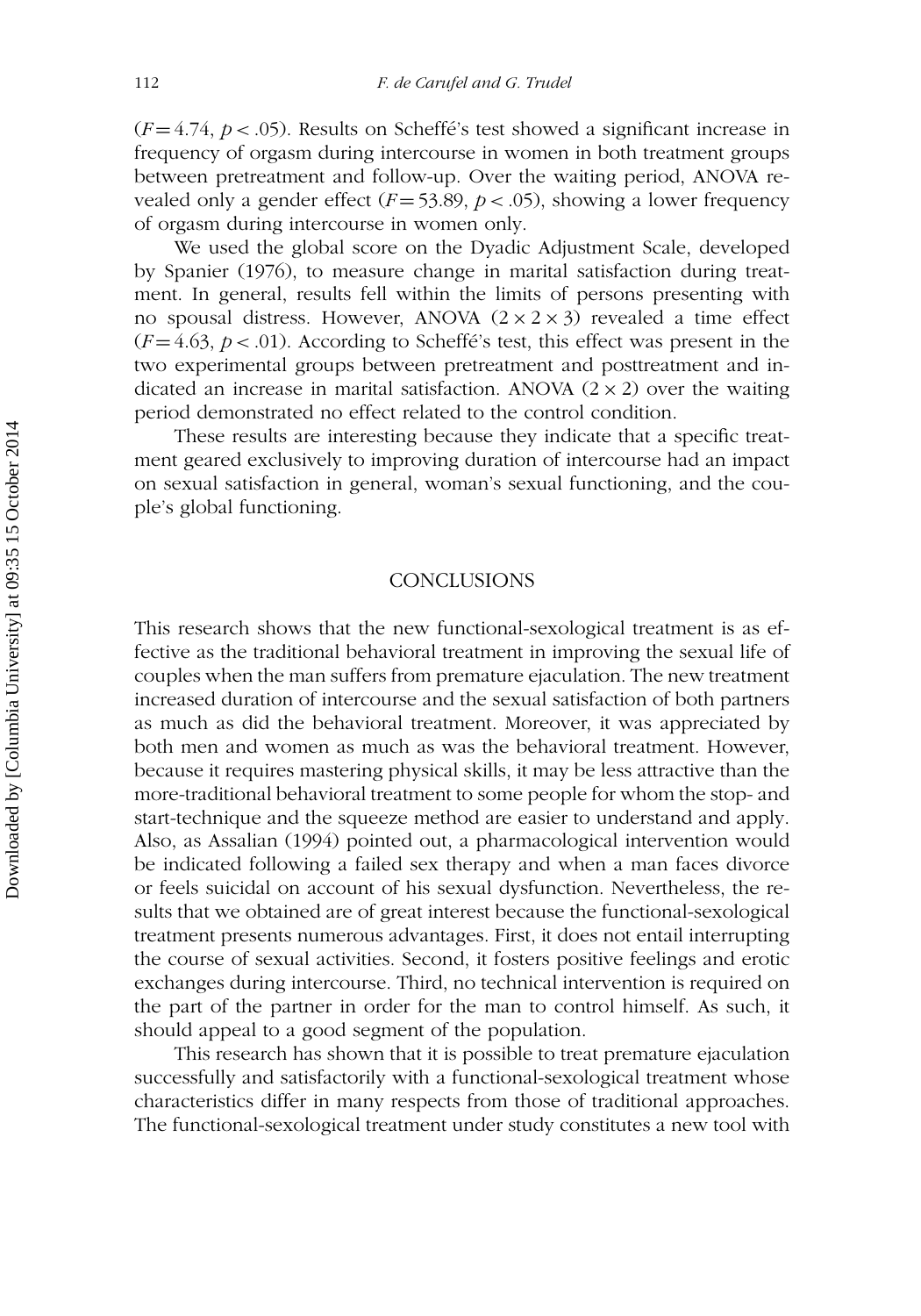which sex therapists can help men and women improve and enjoy their sex life.

#### REFERENCES

- Assalian, P. (1988). Clomipramine in the treatment of premature ejaculation. *The Journal of Sex Research*, *24*, 213–214.
- Assalian, P. (1994) Premature ejaculation: Is it really psychogenic? *Journal of Sex Education and Therapy, 20*, 1–4.
- Carr, F., & Sutter, P. (2001). *Confidential file 101.* New York: Anglehart Press.
- DeAmicis, L. A., Goldberg, D. C., LoPiccolo, J., Friedman, L., & Davies, L. (1985). Clinical follow-up of couples treated for sexual dysfunction. *Archives of Sexual Behavior, 14*, 467–489.
- de Carufel, F. (1990). Sexo-corporal therapy and sexual functionality. *Cahiers des Sciences Familiales et Sexologiques, 13*, 109–119.
- Desjardins, J. Y. (1986). Sexo-corporal therapy: Theory and applications. *Psychoth´erapies, 1*, 51–58.
- De Sutter, P., Reynart, C., VanBroeck, N., & de Carufel, F. (2002). Sexological cognitive behavioral bibliotherapy in the treatment of premature ejaculation. *Journal de Th´erapie Comportementale et Cognitive, 12*, 131–136.
- Eaton, H. (1973). Clomipramine (Anafranil) in the treatment of premature ejaculation. *Journal of International Medical Research, 1*, 432–434.
- Goodman, R. E. (1980). An assessment of clomipramine (Anafranil) in the treatment of premature ejaculation. *Journal of International Medical Research, 8*, 35– 39.
- Hawton, K., Catalan, J., Martin, P., & Fagg, J. (1986). Long-term outcome of sex therapy. *Behaviour Research and Therapy, 24*, 665–675.
- Hudson, W. W. (1982). *The clinical measurement package: A field manual.* Homewood, IL: Dorsey Press.
- Kaplan, H. S. (1989). *P E: How to overcome premature ejaculation.* New York: Brunner/Mazel.
- LoPiccolo, J., & Steger, J. C. (1974). The Sexual Interaction Inventory: A new instrument for assessment of sexual dysfunction. *Archives of Sexual Behavior, 3*, 585–595.
- Larsen, D. L., Atkinson, C. C., Hargreaves, A., & Nguyen, T. D. (1979). Assessment of client/patient satisfaction: Development of a general scale. *Evaluation and Program Planning, 2*, 197–207.
- Masters, W. H., & Johnson, V. E. (1970). *Human sexual inadequacy.* Boston: Little Brown.
- McCarthy, B. W. (1989). Cognitive-behavioural strategy and techniques in the treatment of early ejaculation. In S. R. Leiblum & R. C. Rosen (Eds.), *Principles and practice of sex therapy: Up-date for the 1990's* (pp.141–147). New York: Guilford.
- Metz, M. E., Pryor, J. L., Nesvacil, L. J., Abuzzahah Sr., F., & Koznar, J. (1997). Premature ejaculation: A psychological review. *Journal of Sex & Marital Therapy, 23*, 3–23.